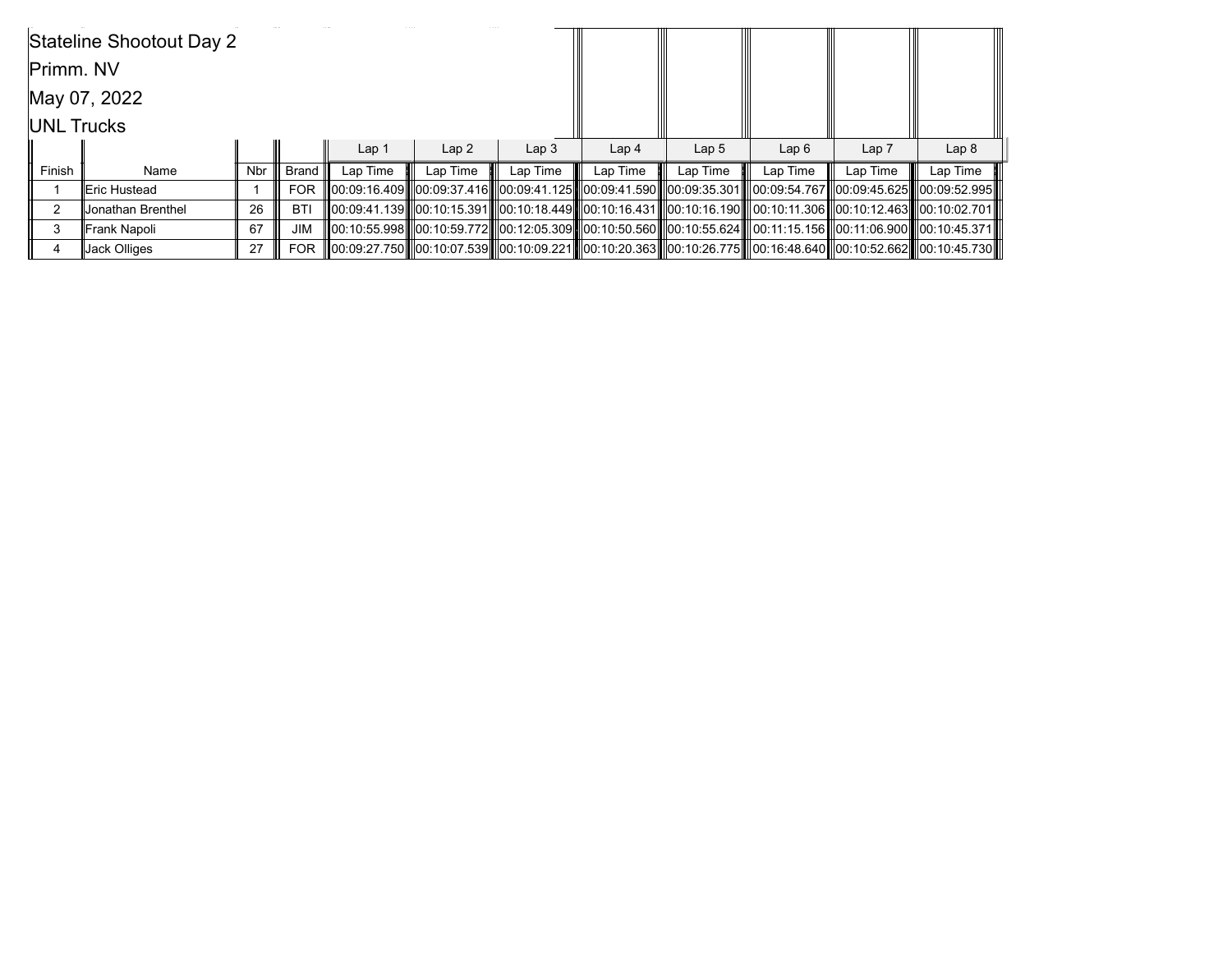|           | Stateline Shootout Day 2 |      |              |                  |          |                  |                  |                  |                                                                                                                      |                  |                  |
|-----------|--------------------------|------|--------------|------------------|----------|------------------|------------------|------------------|----------------------------------------------------------------------------------------------------------------------|------------------|------------------|
| Primm. NV |                          |      |              |                  |          |                  |                  |                  |                                                                                                                      |                  |                  |
|           | May 07, 2022             |      |              |                  |          |                  |                  |                  |                                                                                                                      |                  |                  |
| Class 10  |                          |      |              |                  |          |                  |                  |                  |                                                                                                                      |                  |                  |
|           |                          |      |              | Lap <sub>1</sub> | Lap2     | Lap <sub>3</sub> | Lap <sub>4</sub> | Lap <sub>5</sub> | Lap6                                                                                                                 | Lap <sub>7</sub> | Lap <sub>8</sub> |
| Finish    | Name                     |      | Nbr    Brand | Lap Time         | Lap Time | Lap Time         | Lap Time         | Lap Time         | Lap Time                                                                                                             | Lap Time         | Lap Time         |
|           | Kent Perkins             | 1017 | RAC          |                  |          |                  |                  |                  | 00:10:44.370   00:11:09.849   00:11:19.879   00:11:16.459   00:11:18.134   00:11:19.387  00:11:10.535   00:11:27.577 |                  |                  |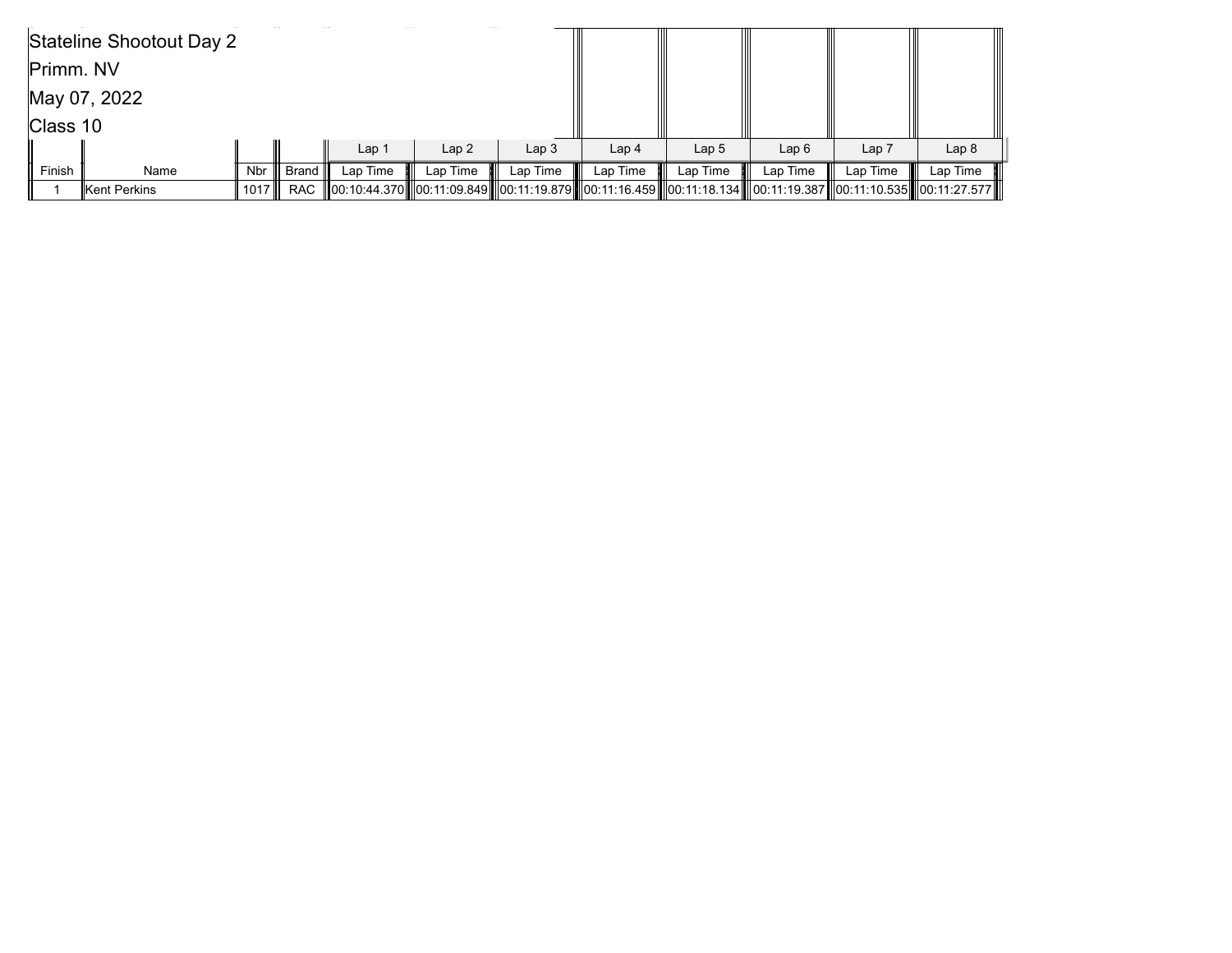|               | Stateline Shootout Day 2 |            |            |                  |                            |                  |                  |                  |                                                                                                                                   |          |                  |
|---------------|--------------------------|------------|------------|------------------|----------------------------|------------------|------------------|------------------|-----------------------------------------------------------------------------------------------------------------------------------|----------|------------------|
| Primm. NV     |                          |            |            |                  |                            |                  |                  |                  |                                                                                                                                   |          |                  |
|               | May 07, 2022             |            |            |                  |                            |                  |                  |                  |                                                                                                                                   |          |                  |
| Class 1       |                          |            |            |                  |                            |                  |                  |                  |                                                                                                                                   |          |                  |
|               |                          |            |            | Lap <sub>1</sub> | Lap <sub>2</sub>           | Lap <sub>3</sub> | Lap <sub>4</sub> | Lap <sub>5</sub> | Lap6                                                                                                                              | Lap 7    | Lap <sub>8</sub> |
| Finish        | Name                     | <b>Nbr</b> | Brand      | Lap Time         | Lap Time                   | Lap Time         | Lap Time         | Lap Time         | Lap Time                                                                                                                          | Lap Time | Lap Time         |
|               | Nick May                 | 1503       | <b>JIM</b> |                  |                            |                  |                  |                  | III00:09:10.724IIIl00:09:35.065IIIl00:09:42.087IIIl00:09:47.014IIIl00:09:45.709IIIl00:09:44.580IIl00:09:36.920IIIl00:09:48.260III |          |                  |
| $\mathcal{P}$ | Jake Johnson             | 1546 ∥     | <b>CTM</b> |                  |                            |                  |                  |                  |                                                                                                                                   |          |                  |
| 3             | <b>Jon Calienes</b>      | 1515       | <b>CTM</b> |                  |                            |                  |                  |                  | 00:10:49.530  00:10:26.012  00:10:46.037  00:10:40.564  00:10:45.215   00:10:44.114  00:10:53.149  00:10:49.530                   |          |                  |
| 4             | Blaine Conrad            | 1512       | <b>JIM</b> |                  |                            |                  |                  |                  | 00:09:23.195   00:09:44.423   00:09:43.046   00:17:40.006   00:09:53.629   00:09:59.446  00:10:04.345   00:09:49.203              |          |                  |
| 5             | Ladd Gilbert             | 1562 ∥     | <b>BUN</b> |                  | 00:09:35.895  00:10:41.104 |                  |                  |                  |                                                                                                                                   |          |                  |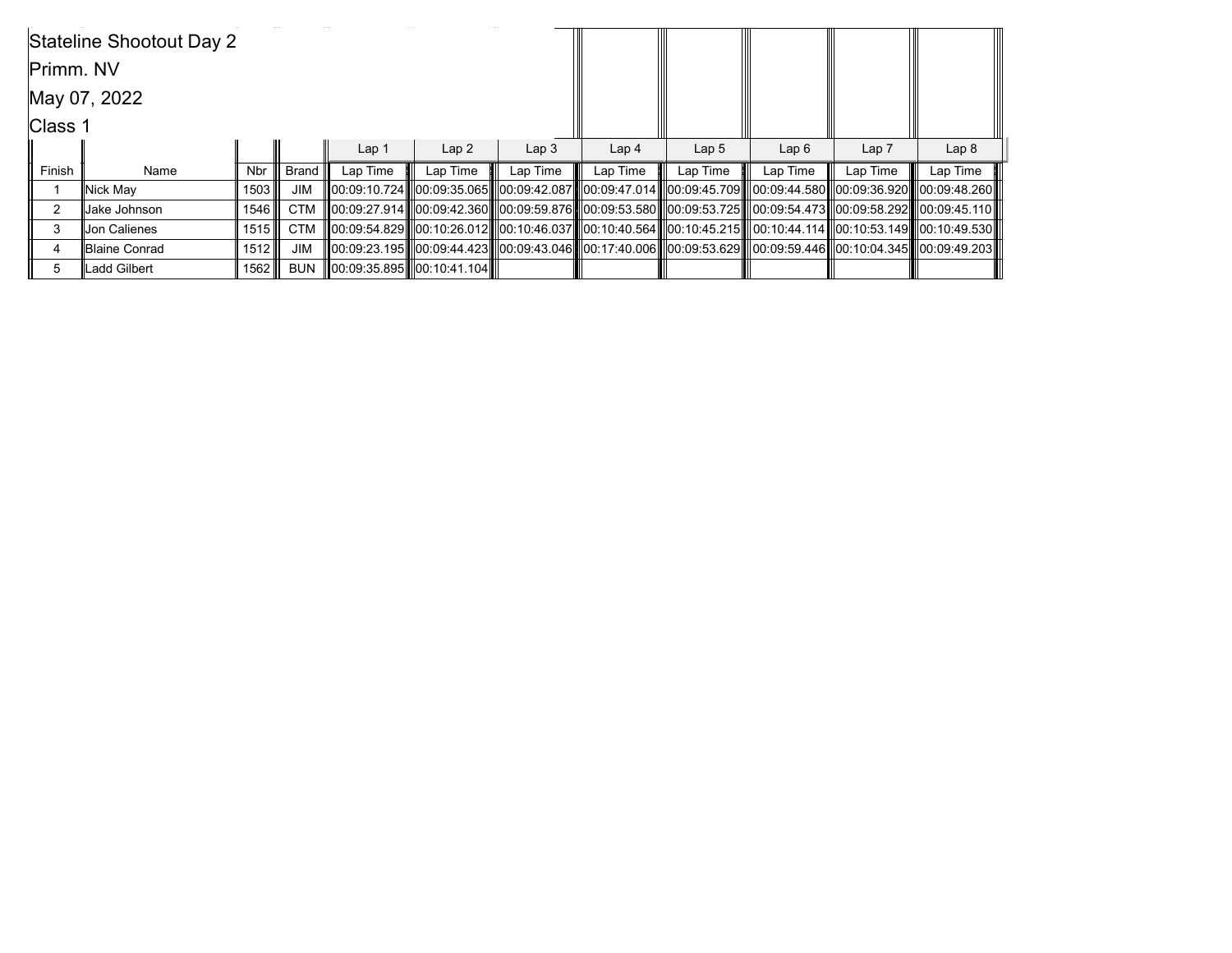|           | Stateline Shootout Day 2 |            |            |                                                        |          |                  |                  |                  |                                                                                                                       |          |                  |
|-----------|--------------------------|------------|------------|--------------------------------------------------------|----------|------------------|------------------|------------------|-----------------------------------------------------------------------------------------------------------------------|----------|------------------|
| Primm. NV |                          |            |            |                                                        |          |                  |                  |                  |                                                                                                                       |          |                  |
|           | May 07, 2022             |            |            |                                                        |          |                  |                  |                  |                                                                                                                       |          |                  |
| Class 2   |                          |            |            |                                                        |          |                  |                  |                  |                                                                                                                       |          |                  |
|           |                          |            |            | Lap <sub>1</sub>                                       | Lap2     | Lap <sub>3</sub> | Lap <sub>4</sub> | Lap <sub>5</sub> | Lap6                                                                                                                  | Lap 7    | Lap <sub>8</sub> |
| Finish    | Name                     | <b>Nbr</b> | Brand I    | Lap Time                                               | Lap Time | Lap Time         | Lap Time         | Lap Time         | Lap Time                                                                                                              | Lap Time | Lap Time         |
|           | lKameron Wells           | 2010       | <b>FOR</b> |                                                        |          |                  |                  |                  | 00:10:56.731   00:11:40.209   00:11:35.530   00:12:20.682   00:24:27.067   00:12:04.240   00:10:57.920   00:11:35.120 |          |                  |
| ົ         | Robert Williams          | 2082 ∥     | <b>FOR</b> |                                                        |          |                  |                  |                  | 00:12:06.619  00:12:16.791  00:14:49.189  00:18:23.405  00:13:43.726  00:14:06.675  00:14:00.054  00:14:08.716        |          |                  |
|           | lAndrew Becerra          |            |            | 00:11:21.079  00:11:54.171  00:11:50.045  00:17:20.364 |          |                  |                  |                  |                                                                                                                       |          |                  |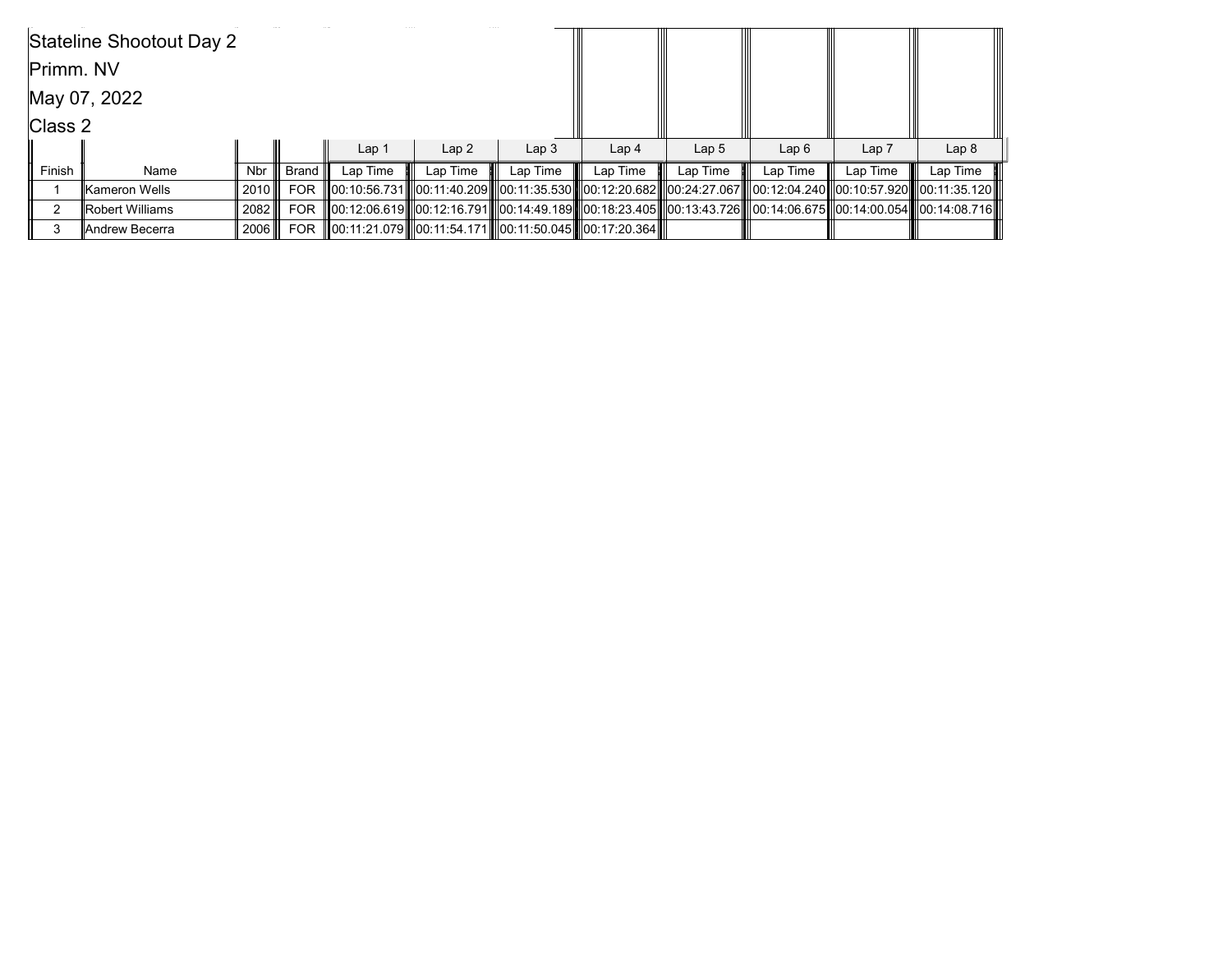|                 | Stateline Shootout Day 2 |      |         |                  |          |                  |                  |                                                                                                                            |          |                  |                  |
|-----------------|--------------------------|------|---------|------------------|----------|------------------|------------------|----------------------------------------------------------------------------------------------------------------------------|----------|------------------|------------------|
| Primm. NV       |                          |      |         |                  |          |                  |                  |                                                                                                                            |          |                  |                  |
|                 | May 07, 2022             |      |         |                  |          |                  |                  |                                                                                                                            |          |                  |                  |
| $\vert$ Class 5 |                          |      |         |                  |          |                  |                  |                                                                                                                            |          |                  |                  |
|                 |                          |      |         | Lap <sub>1</sub> | Lap2     | Lap <sub>3</sub> | Lap <sub>4</sub> | Lap <sub>5</sub>                                                                                                           | Lap6     | Lap <sub>7</sub> | Lap <sub>8</sub> |
| Finish          | Name                     | Nbr  | Brand I | Lap Time         | Lap Time | Lap Time         | Lap Time         | Lap Time                                                                                                                   | Lap Time | Lap Time         | Lap Time         |
|                 | <b>IMavrick Gaunt</b>    | 5003 |         |                  |          |                  |                  | CTM   00:10:34.834   00:11:08.851   00:15:35.812   00:11:46.425   00:11:42.270   00:11:43.513  00:11:57.612   00:11:48.784 |          |                  |                  |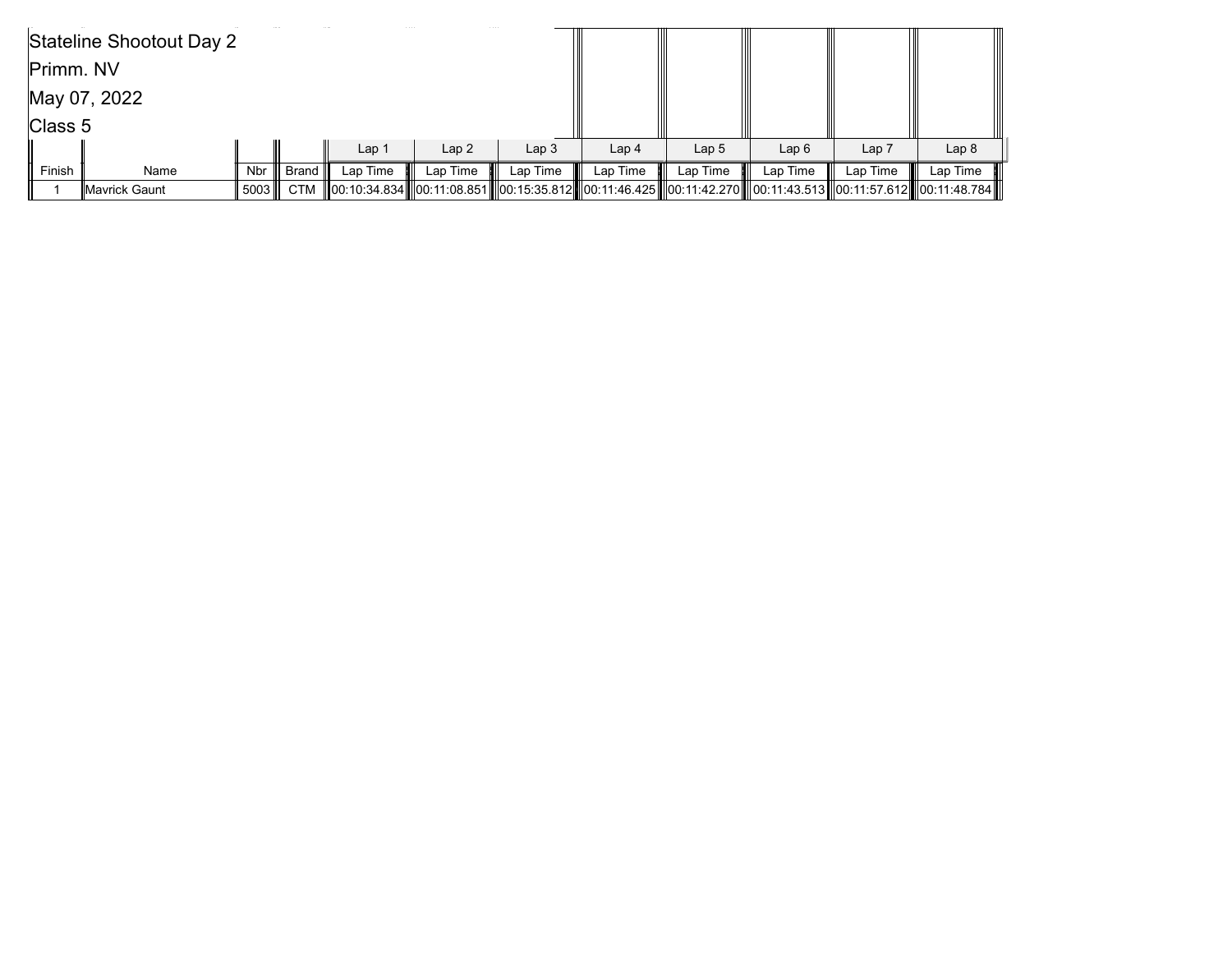|               | Stateline Shootout Day 2 |            |              |                  |                  |                  |                                                                     |                  |                                                                                                                                    |          |                  |
|---------------|--------------------------|------------|--------------|------------------|------------------|------------------|---------------------------------------------------------------------|------------------|------------------------------------------------------------------------------------------------------------------------------------|----------|------------------|
| Primm. NV     |                          |            |              |                  |                  |                  |                                                                     |                  |                                                                                                                                    |          |                  |
|               | May 07, 2022             |            |              |                  |                  |                  |                                                                     |                  |                                                                                                                                    |          |                  |
|               | Trophylite 6000          |            |              |                  |                  |                  |                                                                     |                  |                                                                                                                                    |          |                  |
|               |                          |            |              | Lap <sub>1</sub> | Lap <sub>2</sub> | Lap <sub>3</sub> | Lap <sub>4</sub>                                                    | Lap <sub>5</sub> | Lap6                                                                                                                               | Lap 7    | Lap <sub>8</sub> |
| Finish        | Name                     | <b>Nbr</b> | <b>Brand</b> | Lap Time         | Lap Time         | Lap Time         | Lap Time                                                            | Lap Time         | Lap Time                                                                                                                           | Lap Time | Lap Time         |
|               | ∥Greg Bragg              | 6012       | <b>TLT</b>   |                  |                  |                  |                                                                     |                  | III00:11:06.718IIII00:11:21.055IIII00:11:28.886IIII00:11:20.927IIII00:11:30.051IIII00:11:33.589III00:11:39.426IIII00:12:01.328II   |          |                  |
| $\mathcal{P}$ | lChad Woodruff           | 6075       | <b>TLT</b>   |                  |                  |                  |                                                                     |                  | 00:11:37.947   00:12:01.662   00:11:45.963   00:12:11.136   00:12:11.884   00:12:05.583  00:12:12.523   00:12:22.277               |          |                  |
| 3             | Lyle Anderson            | 6080       | <b>OTR</b>   |                  |                  |                  |                                                                     |                  | III00:11:21.960IIII00:11:47.040IIII00:11:53.650IIII00:12:09.431IIII00:12:09.198IIII00:12:24.349III00:12:25.531IIII00:12:47.320II   |          |                  |
| 4             | Larry Schmueser III      | 6081       | <b>TLT</b>   |                  |                  |                  |                                                                     |                  | III00:11:55.394 III00:12:19.938 III00:12:16.959 III00:12:17.608 III00:12:16.551 III 00:11:53.909 III00:12:16.911 III00:12:20.727 I |          |                  |
| 5             | Josh Cobb                | 6066       | <b>TLT</b>   |                  |                  |                  |                                                                     |                  | lll00:11:04.883 lll00:11:28.287 lll00:11:22.818 lll00:11:21.222 lll00:11:26.357 lll00:13:35.098 ll00:14:41.461 lll00:17:35.030 ll  |          |                  |
| 6             | Clayton Sullivan         | 6086       | <b>TLT</b>   |                  |                  |                  | III00:11:20.810IIII00:11:47.282IIII00:11:37.944IIII00:12:09.239IIII |                  |                                                                                                                                    |          |                  |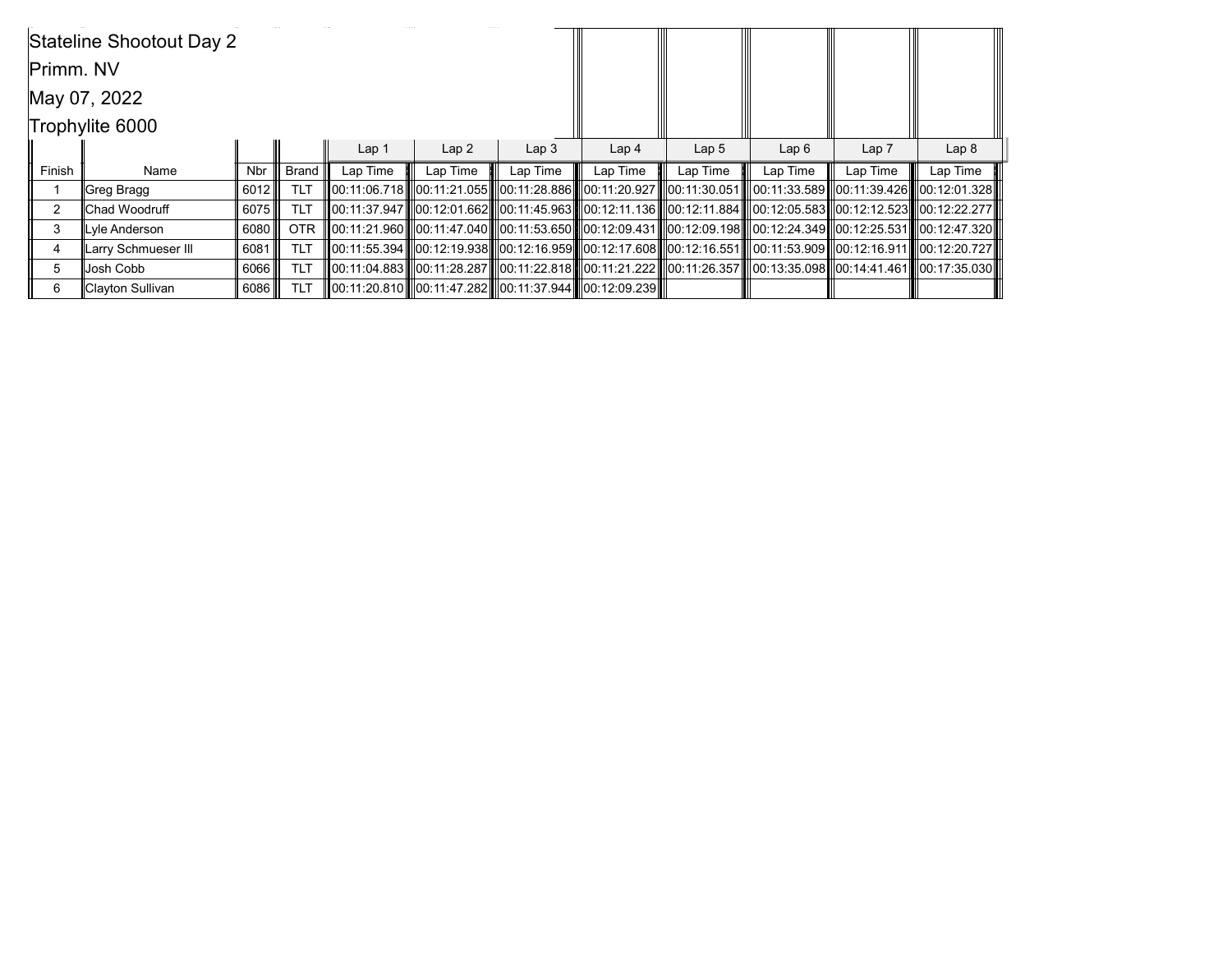|            | Stateline Shootout Day 2 |            |              |                    |                  |                                                     |                                                                                                                                                         |          |                  |                  |          |
|------------|--------------------------|------------|--------------|--------------------|------------------|-----------------------------------------------------|---------------------------------------------------------------------------------------------------------------------------------------------------------|----------|------------------|------------------|----------|
| Primm. NV  |                          |            |              |                    |                  |                                                     |                                                                                                                                                         |          |                  |                  |          |
|            | May 07, 2022             |            |              |                    |                  |                                                     |                                                                                                                                                         |          |                  |                  |          |
| Class 6100 |                          |            |              |                    |                  |                                                     |                                                                                                                                                         |          |                  |                  |          |
|            |                          |            |              | Lap <sub>1</sub>   | Lap <sub>3</sub> | Lap <sub>4</sub>                                    | Lap <sub>5</sub>                                                                                                                                        | Lap6     | Lap <sub>7</sub> | Lap <sub>8</sub> |          |
| Finish     | Name                     | <b>Nbr</b> | <b>Brand</b> | Lap Time           | Lap Time         | Lap Time                                            | Lap Time                                                                                                                                                | Lap Time | Lap Time         | Lap Time         | Lap Time |
| -1         | Conner Mc Mullen         | 6173       | <b>BTI</b>   |                    |                  |                                                     | 00:09:31.825    00:10:02.474    00:10:13.458    00:10:19.987   00:10:19.466    00:10:12.900   00:10:01.076    00:10:18.988                              |          |                  |                  |          |
| 2          | lChad Dohrman            | 6108       | <b>CTM</b>   |                    |                  |                                                     | 00:09:36.894   00:10:12.178   00:10:17.721   00:10:21.411   00:10:26.572   00:10:29.043   00:10:34.951   00:10:18.324                                   |          |                  |                  |          |
| 3          | <b>Travis Chase</b>      | 6101       | <b>MAS</b>   |                    |                  |                                                     | 00:09:48.504    00:10:13.734    00:10:32.131    00:10:30.760    00:10:29.295    00:10:27.192    00:10:28.115    00:10:11.150                            |          |                  |                  |          |
| 4          | <b>Blaze Nunley</b>      | 6113       | <b>GEI</b>   |                    |                  |                                                     | $\ 00:09:40.359\ $ $\ 00:10:16.911\ $ $\ 00:10:23.289\ $ $\ 00:10:25.900\ $ $\ 00:10:37.591\ $ $\ 00:10:44.717\ $ $\ 00:10:20.636\ $ $\ 00:10:38.136\ $ |          |                  |                  |          |
| 5          | Adam Householder         | 6139       | <b>HSF</b>   |                    |                  |                                                     | 00:09:42.240  00:10:09.935  00:10:02.057  00:10:13.607  00:10:21.757  00:10:14.734  00:10:12.264  00:12:56.165                                          |          |                  |                  |          |
| 6          | Brent  Fox               | 6146       | <b>HSF</b>   |                    |                  |                                                     | $\ 00:09:37.747\ $ $\ 00:12:08.971\ $ $\ 00:10:36.712\ $ $\ 00:10:38.540\ $ $\ 00:10:26.821\ $ $\ 00:10:31.900\ $ $\ 00:10:32.503\ $ $\ 00:10:28.817\ $ |          |                  |                  |          |
|            | LD Smith                 | 6133       | <b>BTI</b>   |                    |                  |                                                     | 00:10:19.770   00:11:01.000   00:10:46.367   00:10:54.073   00:10:54.726   00:10:55.674  00:11:06.639   00:10:49.564                                    |          |                  |                  |          |
| 8          | Chasen Gaunt             | 6158       | <b>GEI</b>   |                    |                  |                                                     |                                                                                                                                                         |          |                  |                  |          |
| 9          | Alan Levinson            | 6154       | <b>ARM</b>   |                    |                  |                                                     |                                                                                                                                                         |          |                  |                  |          |
| 10         | Kirk Harkey              | 6155       | <b>BTI</b>   |                    |                  |                                                     | 00:10:40.359   00:11:30.080   00:11:15.917   00:11:37.863   00:11:36.840   00:11:36.719   00:12:07.261   00:11:23.640                                   |          |                  |                  |          |
| 11         | <b>Travis Williams</b>   | 6177       | <b>GEI</b>   |                    |                  |                                                     | 00:10:51.457 00:11:09.600 0:01:12.842 00:11:19.631 00:13:54.858 00:13:37.442 00:12:11.292 00:11:16.489                                                  |          |                  |                  |          |
| 12         | IC. R. Gittere           | 6181       | <b>GEI</b>   |                    |                  |                                                     | ∥00:10:24.990  ∥00:10:54.380  ∥00:11:01.057  ∥00:11:08.449  ∥00:10:56.979  ∥00:11:09.054                                                                |          |                  |                  |          |
| 13         | <b>Russell Bowers</b>    | 6195       | <b>BTI</b>   |                    |                  | III00:10:23.940IIII00:10:58.488IIIII00:11:11.331 II |                                                                                                                                                         |          |                  |                  |          |
| 14         | Andre Laurin             | 6184       | <b>CTM</b>   | $\ 00:10:06.619\ $ |                  |                                                     |                                                                                                                                                         |          |                  |                  |          |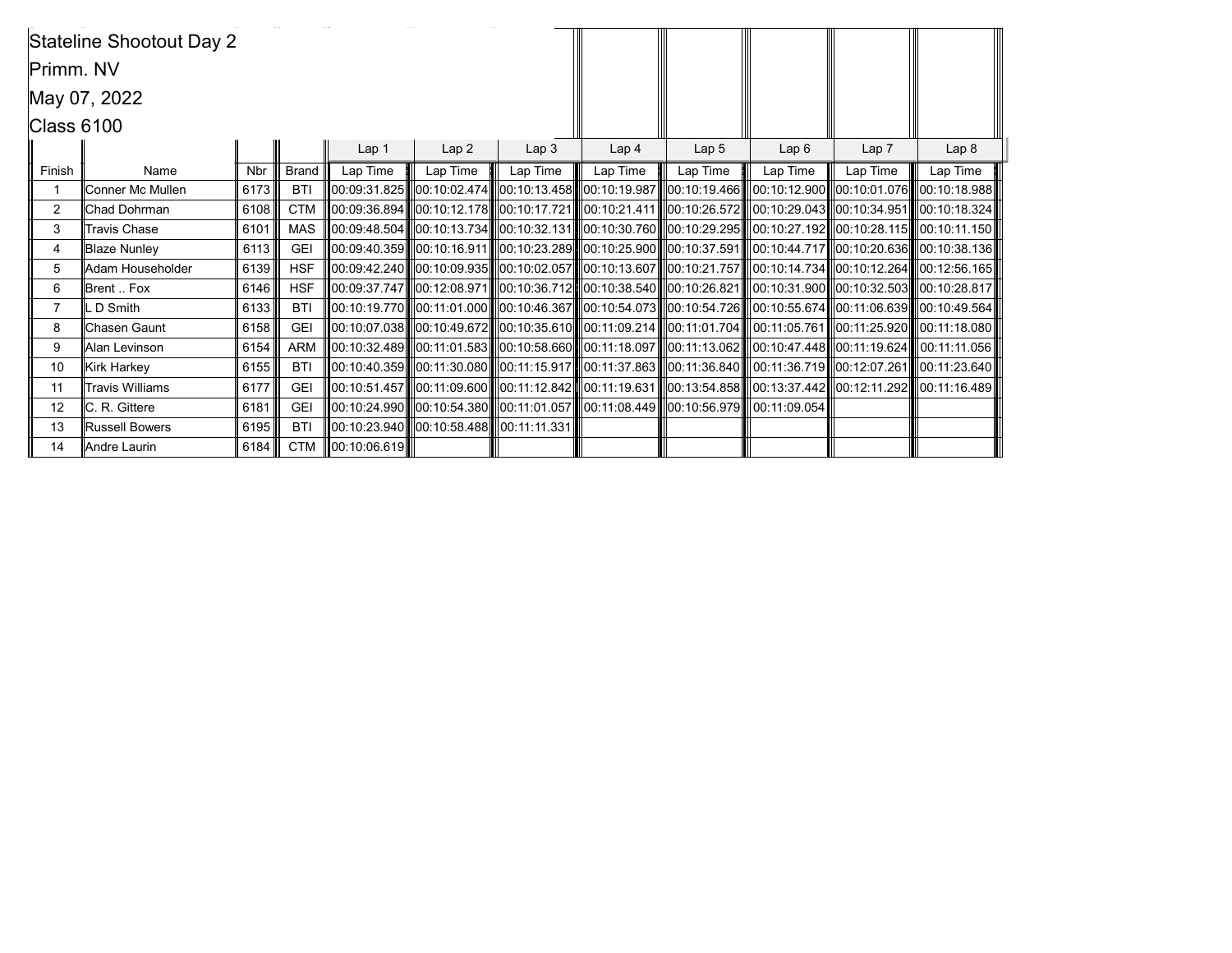|                 | Stateline Shootout Day 2 |        |                  |                  |          |                  |                  |                  |                                                                                                                                             |                  |                  |
|-----------------|--------------------------|--------|------------------|------------------|----------|------------------|------------------|------------------|---------------------------------------------------------------------------------------------------------------------------------------------|------------------|------------------|
| Primm. NV       |                          |        |                  |                  |          |                  |                  |                  |                                                                                                                                             |                  |                  |
| May 07, 2022    |                          |        |                  |                  |          |                  |                  |                  |                                                                                                                                             |                  |                  |
| Class 1450 8400 |                          |        |                  |                  |          |                  |                  |                  |                                                                                                                                             |                  |                  |
|                 |                          |        |                  | Lap <sub>1</sub> | Lap2     | Lap <sub>3</sub> | Lap <sub>4</sub> | Lap <sub>5</sub> | Lap6                                                                                                                                        | Lap <sub>7</sub> | Lap <sub>8</sub> |
| Finish          | Name                     | Nbr ∥  | ∥ Brand <b>I</b> | Lap Time         | Lap Time | Lap Time         | Lap Time         | Lap Time         | Lap Time                                                                                                                                    | Lap Time         | Lap Time         |
|                 | Joseph Cammans           | 1486 ⊪ | TOY              |                  |          |                  |                  |                  | 00:11:40.739      00:12:17.871      00:11:59.502      00:11:51.660      00:11:54.025       00:11:48.733      00:11:41.849      00:11:43.919 |                  |                  |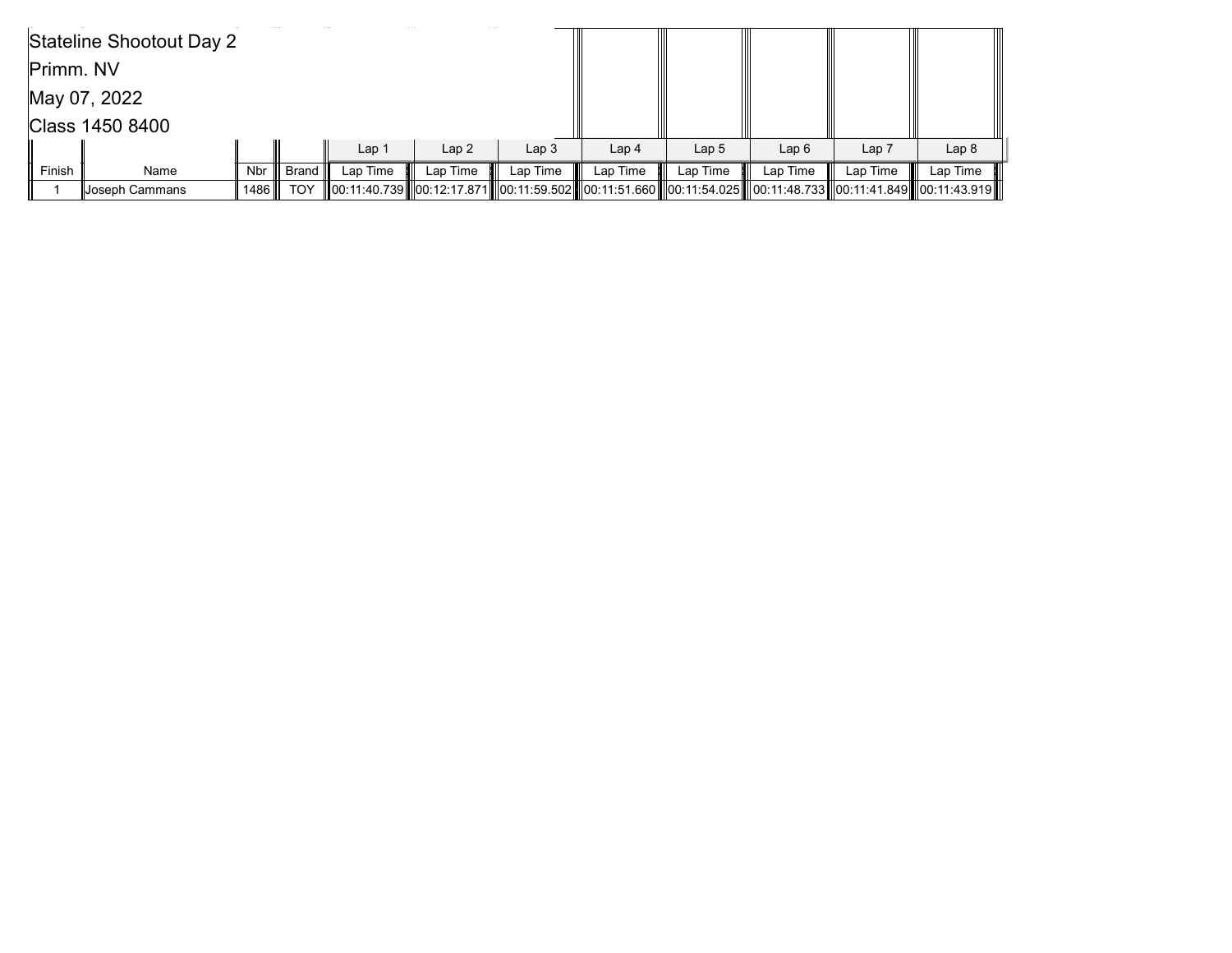|           | Stateline Shootout Day 2 |      |             |                  |          |                                                                                                                      |                  |                  |          |                  |                  |
|-----------|--------------------------|------|-------------|------------------|----------|----------------------------------------------------------------------------------------------------------------------|------------------|------------------|----------|------------------|------------------|
| Primm. NV |                          |      |             |                  |          |                                                                                                                      |                  |                  |          |                  |                  |
|           | May 07, 2022             |      |             |                  |          |                                                                                                                      |                  |                  |          |                  |                  |
| Class 11  |                          |      |             |                  |          |                                                                                                                      |                  |                  |          |                  |                  |
|           |                          |      |             | Lap <sub>1</sub> | Lap2     | Lap <sub>3</sub>                                                                                                     | Lap <sub>4</sub> | Lap <sub>5</sub> | Lap6     | Lap <sub>7</sub> | Lap <sub>8</sub> |
| Finish    | Name                     | Nbr  | ,∥ Brand I″ | Lap Time         | Lap Time | Lap Time                                                                                                             | Lap Time         | Lap Time         | Lap Time | Lap Time         | Lap Time         |
|           | Eric Driscoll            | 1148 | <b>VW</b>   |                  |          | 00:14:02.297   00:14:42.934   00:14:52.209   00:16:35.357   00:15:07.526   00:15:23.744  00:15:43.688   00:18:11.643 |                  |                  |          |                  |                  |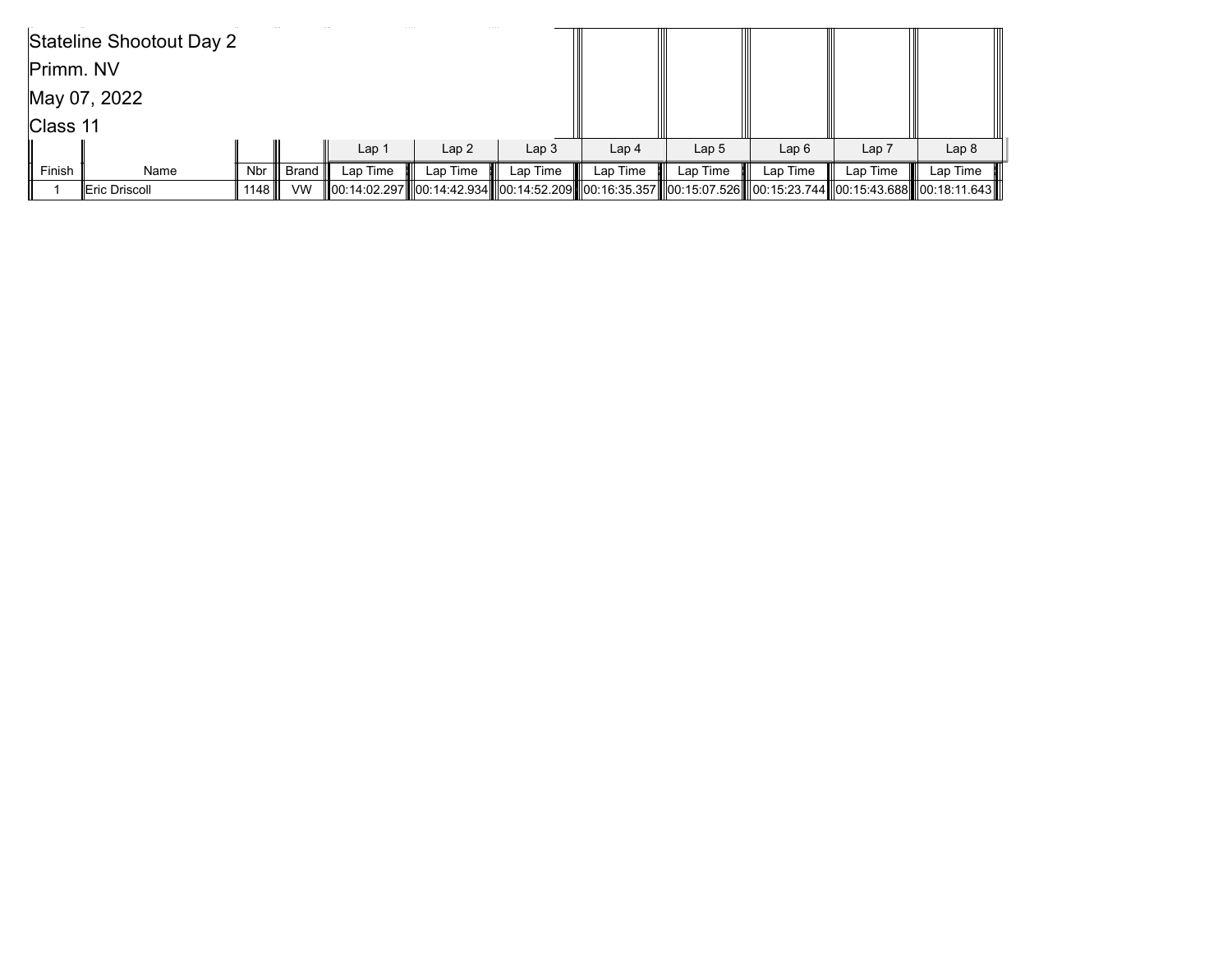|           | Stateline Shootout Day 2 |        |                  |                  |          |                                                                      |                  |                  |                                                                                                                |                  |                  |
|-----------|--------------------------|--------|------------------|------------------|----------|----------------------------------------------------------------------|------------------|------------------|----------------------------------------------------------------------------------------------------------------|------------------|------------------|
| Primm. NV |                          |        |                  |                  |          |                                                                      |                  |                  |                                                                                                                |                  |                  |
|           | May 07, 2022             |        |                  |                  |          |                                                                      |                  |                  |                                                                                                                |                  |                  |
|           | Sptsman 1300             |        |                  |                  |          |                                                                      |                  |                  |                                                                                                                |                  |                  |
|           |                          |        |                  | Lap <sub>1</sub> | Lap2     | Lap <sub>3</sub>                                                     | Lap <sub>4</sub> | Lap <sub>5</sub> | Lap6                                                                                                           | Lap <sub>7</sub> | Lap <sub>8</sub> |
| Finish    | Name                     | Nbr l  | ∣ Brand <b>I</b> | Lap Time         | Lap Time | Lap Time                                                             | Lap Time         | Lap Time         | Lap Time                                                                                                       | Lap Time         | Lap Time         |
|           | llndy Haberman           | 1385 ∥ | <b>CTM</b>       |                  |          |                                                                      |                  |                  | 00:12:46.158  00:13:00.601  00:12:49.701  00:12:49.039  00:12:23.737  00:12:36.303  00:12:36.704  00:12:33.376 |                  |                  |
|           | Nicholas May             | 1303 Ⅲ | JIM              |                  |          | 00:09:31.549  00:10:00.688  00:09:38.962  00:09:51.176  00:09:51.864 |                  |                  |                                                                                                                |                  |                  |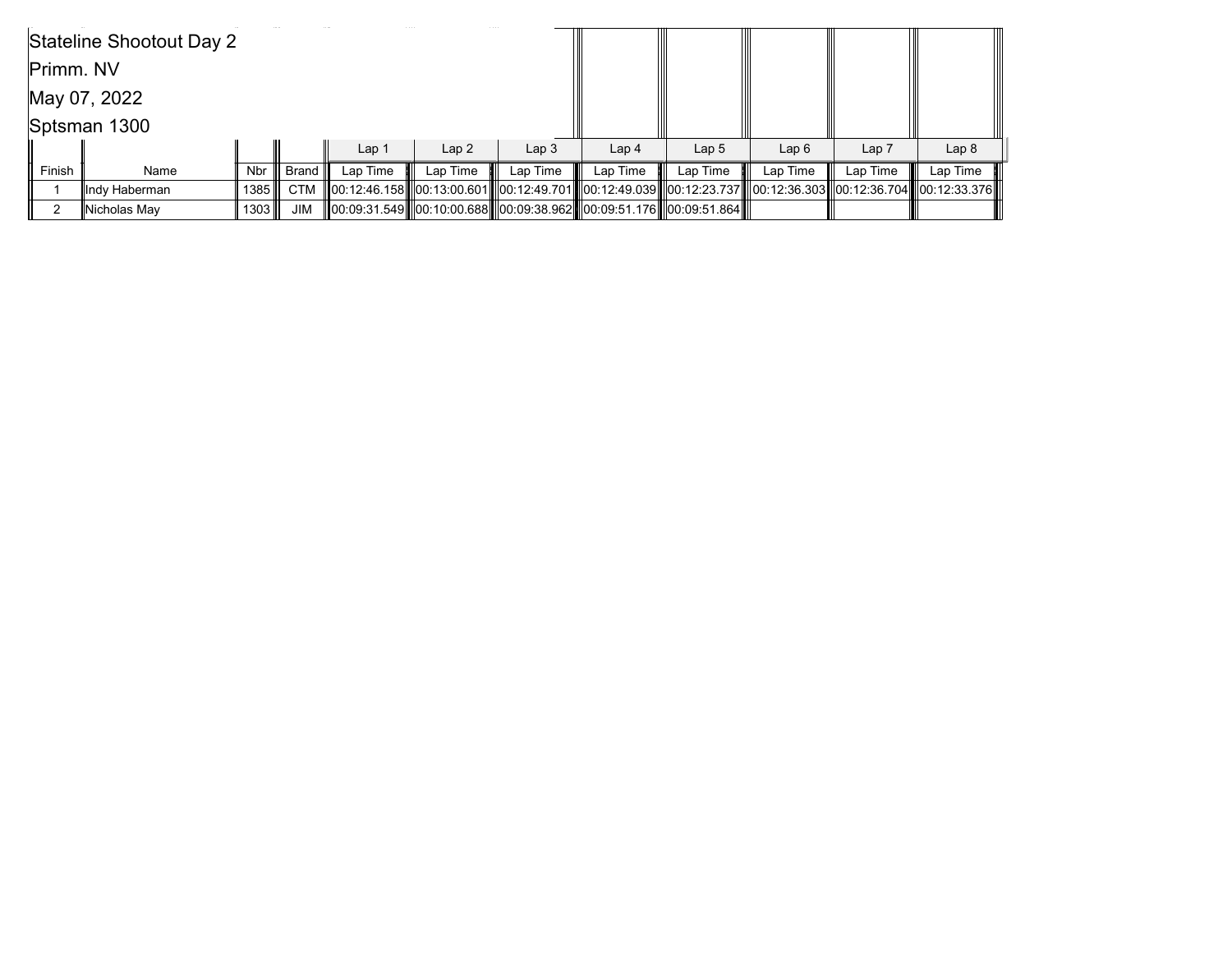|           | Stateline Shootout Day 2 |            |             |                  |                  |                  |                                                                                                                                  |                  |          |          |                  |
|-----------|--------------------------|------------|-------------|------------------|------------------|------------------|----------------------------------------------------------------------------------------------------------------------------------|------------------|----------|----------|------------------|
| Primm. NV |                          |            |             |                  |                  |                  |                                                                                                                                  |                  |          |          |                  |
|           | May 07, 2022             |            |             |                  |                  |                  |                                                                                                                                  |                  |          |          |                  |
| U NA 1900 |                          |            |             |                  |                  |                  |                                                                                                                                  |                  |          |          |                  |
|           |                          |            |             | Lap <sub>1</sub> | Lap <sub>2</sub> | Lap <sub>3</sub> | Lap <sub>4</sub>                                                                                                                 | Lap <sub>5</sub> | Lap6     | Lap 7    | Lap <sub>8</sub> |
| Finish    | Name                     | <b>Nbr</b> | Brand       | Lap Time         | Lap Time         | Lap Time         | Lap Time                                                                                                                         | Lap Time         | Lap Time | Lap Time | Lap Time         |
|           | Carson Wernimont         | 1927       | <b>KAW</b>  |                  |                  |                  | III00:10:20.691IIII00:10:51.319IIII00:10:56.470IIII00:10:53.010IIII00:10:33.568IIII00:10:51.392III00:10:48.640IIII00:10:44.323II |                  |          |          |                  |
| 2         | Austin Bolton            | 1956       | POL         |                  |                  |                  | III00:10:38.195IIII00:11:07.804IIII00:11:05.320IIII00:10:46.980IIII00:10:59.980IIII00:10:56.199III00:10:48.002IIII00:10:50.739II |                  |          |          |                  |
| 3         | Kaden Wells              | 1995       | POL         |                  |                  |                  | 00:10:25.920   00:11:04.024   00:10:59.926   00:11:03.300   00:11:06.348    00:11:00.592   00:10:52.740   00:10:45.086           |                  |          |          |                  |
| 4         | Lucas Kassity            | 1910 ∥     | <b>ART</b>  |                  |                  |                  | III00:10:43.912IIII00:11:59.090IIII00:11:22.368IIII00:11:18.444IIII00:11:28.233IIII00:10:52.172III00:11:05.546IIII00:10:49.907II |                  |          |          |                  |
| 5         | Joe Bolton               | 1957       | POL         |                  |                  |                  | III00:10:51.610IIII00:11:30.680IIII00:11:26.395IIII00:11:26.624IIII00:11:27.611IIII00:11:04.135III00:11:27.582IIII00:11:18.597II |                  |          |          |                  |
| 6         | Mia Chapman              | 1937       | POL         |                  |                  |                  | 00:10:53.532IIIl00:11:27.847IIIl00:11:34.068IIIl00:11:39.998IIIl00:11:28.908IIIl00:11:46.685IIIl00:11:51.205IIIl00:11:23.572II   |                  |          |          |                  |
|           | Robert Campbell          |            | 1999    POL |                  |                  |                  | 00:11:14.810  00:11:37.560  00:11:48.025  00:11:23.942  00:11:41.021  00:11:42.132  00:11:28.720  00:11:32.540                   |                  |          |          |                  |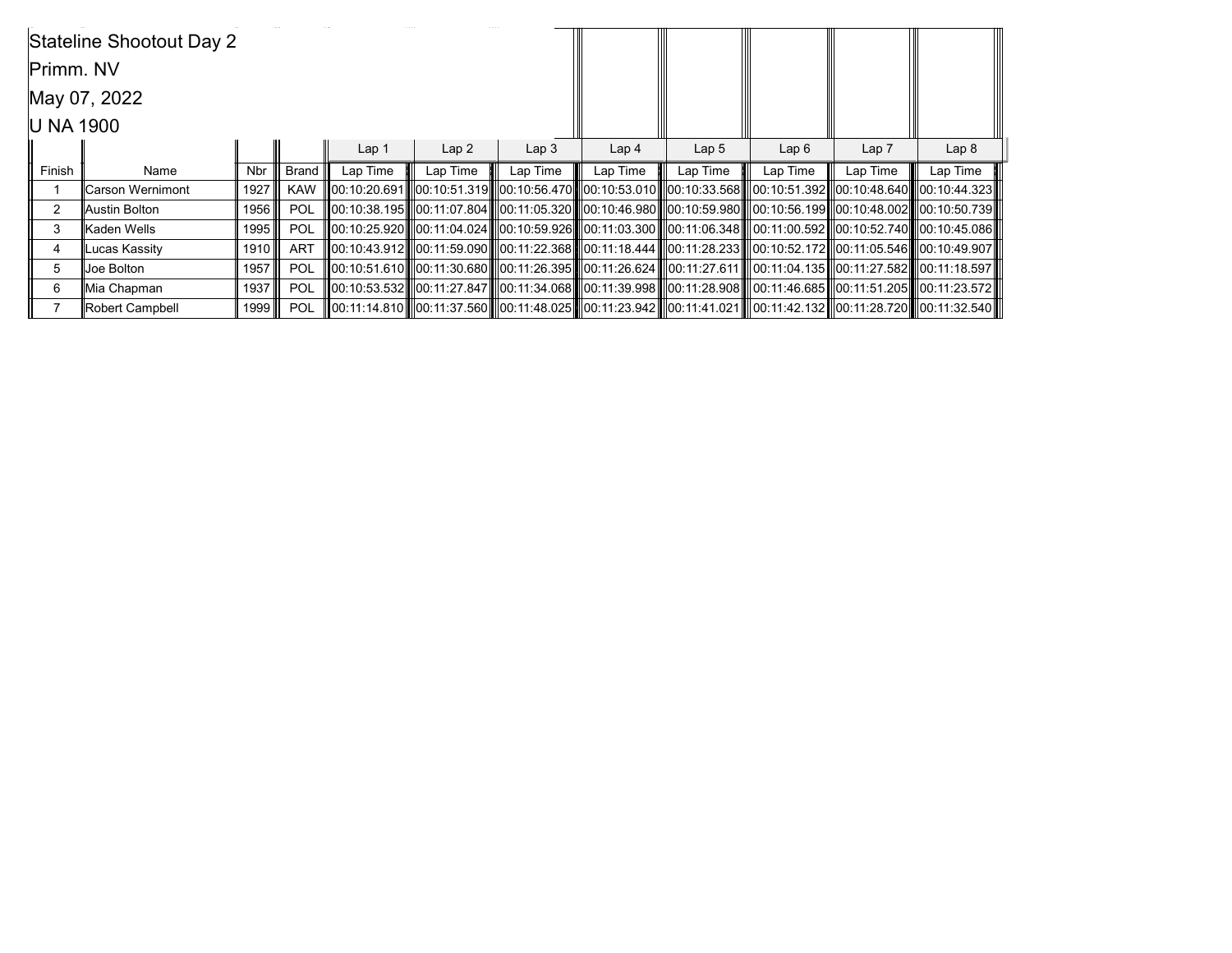|           | Stateline Shootout Day 2 |            |              |          |                  |                  |                                                                                                                              |          |                  |                  |          |
|-----------|--------------------------|------------|--------------|----------|------------------|------------------|------------------------------------------------------------------------------------------------------------------------------|----------|------------------|------------------|----------|
| Primm. NV |                          |            |              |          |                  |                  |                                                                                                                              |          |                  |                  |          |
|           | May 07, 2022             |            |              |          |                  |                  |                                                                                                                              |          |                  |                  |          |
| U Turbo   |                          |            |              |          |                  |                  |                                                                                                                              |          |                  |                  |          |
|           |                          |            |              | Lap 1    | Lap <sub>3</sub> | Lap <sub>4</sub> | Lap <sub>5</sub>                                                                                                             | Lap6     | Lap <sub>7</sub> | Lap <sub>8</sub> |          |
| Finish    | Name                     | <b>Nbr</b> | <b>Brand</b> | Lap Time | Lap2<br>Lap Time | Lap Time         | Lap Time                                                                                                                     | Lap Time | Lap Time         | Lap Time         | Lap Time |
|           | Kolton Hustead           | T938       | <b>CAM</b>   |          |                  |                  | 00:09:32.519   00:09:54.599   00:10:09.486   00:09:45.259   00:09:58.303   00:10:00.916   00:10:00.233   00:10:26.261        |          |                  |                  |          |
| 2         | Joe Terrana              | T898       | <b>CAM</b>   |          |                  |                  | 00:10:03.625  00:10:10.080  00:10:06.607  00:10:18.393  00:10:15.684  00:10:05.629  00:09:59.454  00:10:16.507               |          |                  |                  |          |
| 3         | Brayden Baker            | T977       | POL          |          |                  |                  | 00:09:34.415   00:10:04.916   00:10:02.380   00:10:02.408   00:10:13.020   00:10:47.620   00:10:24.580   00:11:15.960        |          |                  |                  |          |
| 4         | Cody Schafer             | T824       | <b>CAM</b>   |          |                  |                  | 00:10:13.105  00:10:40.359  00:10:30.355  00:10:28.694  00:10:15.417  00:10:30.534  00:10:31.535  00:10:42.831               |          |                  |                  |          |
| 5         | Jack Olliges             | T827       | CAM          |          |                  |                  | 00:10:06.595  00:10:36.495  00:10:37.841  00:10:42.468  00:10:44.020  00:10:43.919  00:10:42.368  00:10:40.793               |          |                  |                  |          |
| 6         | Randy Romo               | T974       | <b>POL</b>   |          |                  |                  | 00:09:43.514  00:10:13.476  00:10:14.409  00:10:14.389  00:10:12.731  00:09:50.870  00:10:20.380  00:14:23.420               |          |                  |                  |          |
|           | Jeremiah Scott           | T916       | <b>CAM</b>   |          |                  |                  | 00:10:18.566 00:10:43.130 00:10:55.099 00:10:51.544 00:10:44.662 00:10:50.617 00:10:53.261 00:10:56.826                      |          |                  |                  |          |
| 8         | Bryan Mccormick          | T937       | POL          |          |                  |                  | 00:10:37.579   00:11:09.921   00:11:10.139   00:11:16.496   00:10:52.915   00:11:08.840  00:11:10.241   00:11:06.748         |          |                  |                  |          |
| 9         | <b>Jimmy Perry</b>       | T959       | CAM          |          |                  |                  | 00:10:45.850  00:11:17.063  00:11:17.366  00:11:13.719  00:10:49.861  00:11:05.271  00:11:07.102  00:11:09.047               |          |                  |                  |          |
| 10        | Cameron Meister          | T911       | CAM          |          |                  |                  | 00:10:14.207    00:10:35.898    00:10:36.030    00:10:39.174    00:10:31.283    00:10:36.189    00:12:53.757    00:13:54.940 |          |                  |                  |          |
| 11        | Garrick Lastra           | T924       | CAM          |          |                  |                  | 00:09:47.292  00:10:24.027  00:10:34.101  00:11:27.519  00:11:47.495  00:11:56.660  00:12:00.584  00:14:06.042               |          |                  |                  |          |
| 12        | <b>Justin Welch</b>      | T872       | <b>POL</b>   |          |                  |                  |                                                                                                                              |          |                  |                  |          |
| 13        | <b>Nicholas Gurries</b>  | T983       | <b>CBG</b>   |          |                  |                  | 00:10:07.182  00:29:31.996  00:10:46.620  00:10:48.061  00:10:31.961  00:10:47.410  00:10:36.137  00:10:49.157               |          |                  |                  |          |
| 14        | Andrew Blood             | T810 III   |              |          |                  |                  | CAM   00:10:21.119  00:10:59.411  00:10:48.869  00:31:45.218  00:16:01.356  00:16:24.957  00:11:43.008  00:12:16.601         |          |                  |                  |          |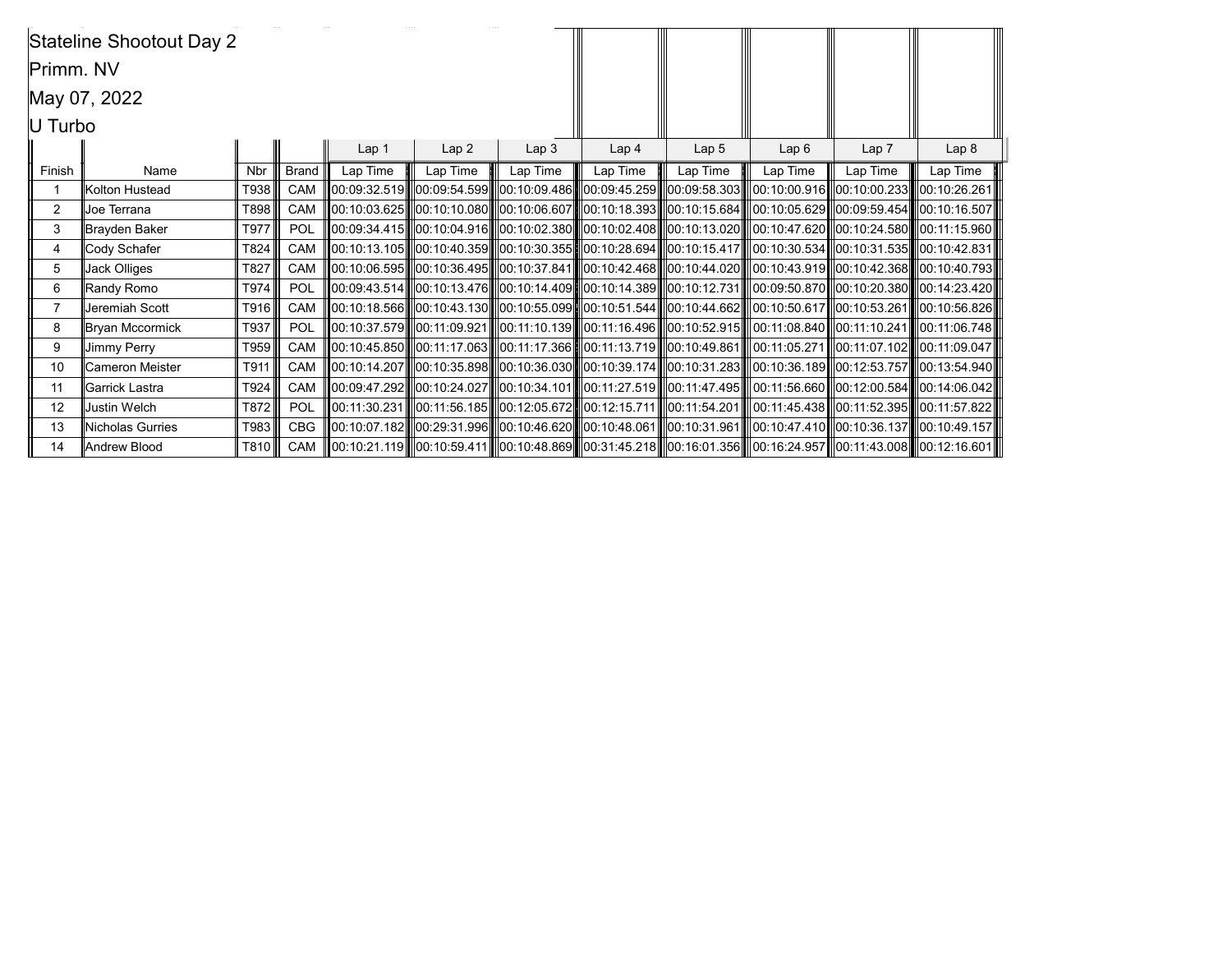|              | Stateline Shootout Day 2 |        |                  |                  |                            |                  |                  |                  |                                                                                                                   |                  |                  |
|--------------|--------------------------|--------|------------------|------------------|----------------------------|------------------|------------------|------------------|-------------------------------------------------------------------------------------------------------------------|------------------|------------------|
| Primm. NV    |                          |        |                  |                  |                            |                  |                  |                  |                                                                                                                   |                  |                  |
| May 07, 2022 |                          |        |                  |                  |                            |                  |                  |                  |                                                                                                                   |                  |                  |
| U Unl 2900   |                          |        |                  |                  |                            |                  |                  |                  |                                                                                                                   |                  |                  |
|              |                          |        |                  | Lap <sub>1</sub> | Lap2                       | Lap <sub>3</sub> | Lap <sub>4</sub> | Lap <sub>5</sub> | Lap6                                                                                                              | Lap <sub>7</sub> | Lap <sub>8</sub> |
| Finish       | Name                     | Nbr    | ∣ Brand <b>∥</b> | Lap Time         | Lap Time                   | Lap Time         | Lap Time         | Lap Time         | Lap Time                                                                                                          | Lap Time         | Lap Time         |
|              | ∥Ryan Piplic             | 2815 Ⅲ | POL              |                  |                            |                  |                  |                  | 00:09:57.758  00:10:41.538  00:10:35.353  00:10:27.596   00:10:31.174   00:10:25.317  00:10:20.003   00:10:28.218 |                  |                  |
| າ            | Mike Lesle               | 2969   | POL              |                  |                            |                  |                  |                  | 00:10:11.491  00:10:43.799  00:10:58.168  00:11:06.961  00:11:02.840  00:10:55.299  00:10:31.481  00:11:46.173    |                  |                  |
|              | Nolan Williams           | 2901 ∥ | CAM              |                  | 00:10:30.632  00:11:01.633 |                  |                  |                  |                                                                                                                   |                  |                  |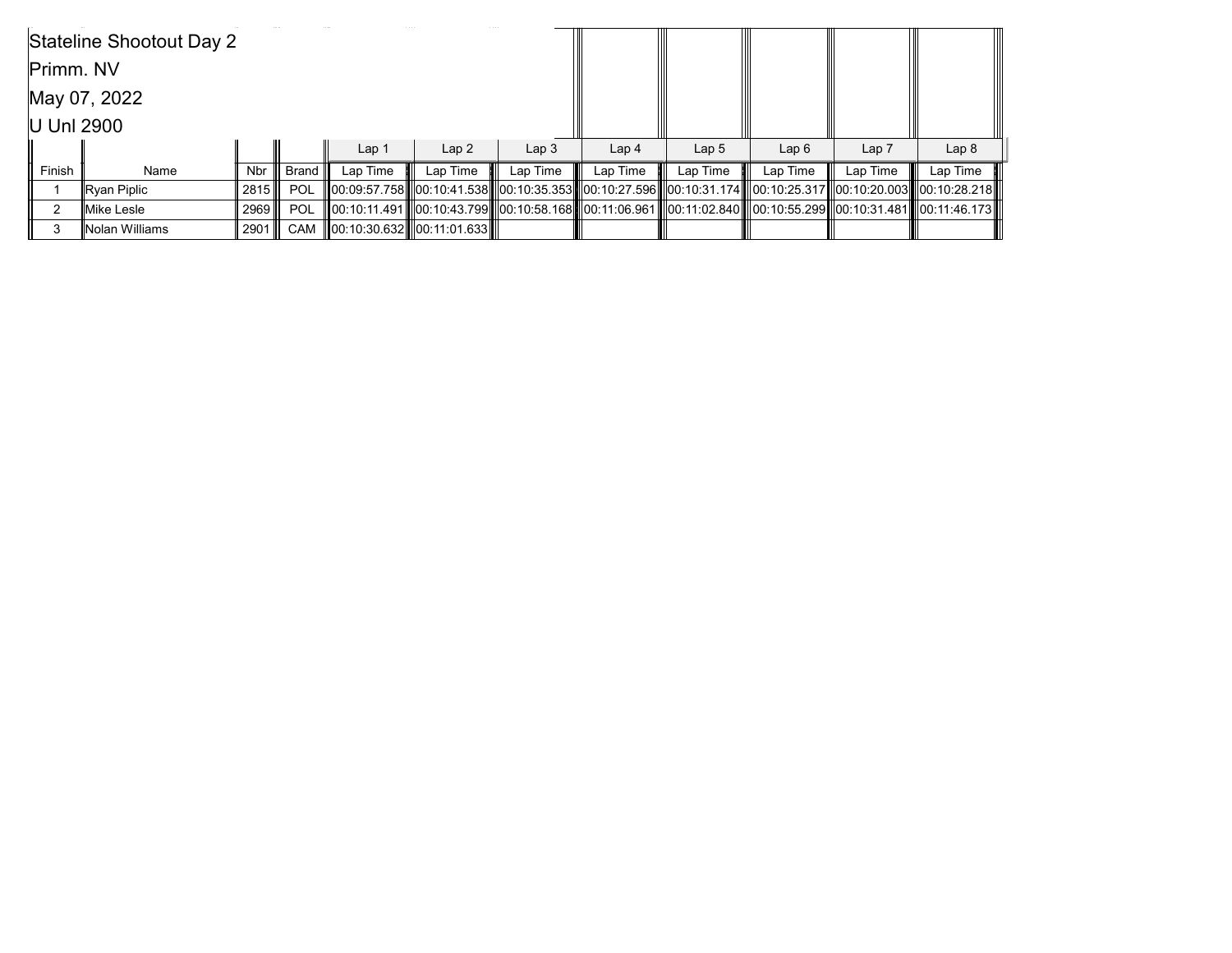|              | Stateline Shootout Day 2 |            |            |                  |          |                  |                  |                  |                                                                                                                      |          |                  |
|--------------|--------------------------|------------|------------|------------------|----------|------------------|------------------|------------------|----------------------------------------------------------------------------------------------------------------------|----------|------------------|
| Primm. NV    |                          |            |            |                  |          |                  |                  |                  |                                                                                                                      |          |                  |
| May 07, 2022 |                          |            |            |                  |          |                  |                  |                  |                                                                                                                      |          |                  |
|              | U Stock1 U900-U950       |            |            |                  |          |                  |                  |                  |                                                                                                                      |          |                  |
|              |                          |            |            | Lap <sub>1</sub> | Lap2     | Lap <sub>3</sub> | Lap <sub>4</sub> | Lap <sub>5</sub> | Lap6                                                                                                                 | Lap 7    | Lap <sub>8</sub> |
| Finish       | Name                     | <b>Nbr</b> |            | Lap Time         | Lap Time | Lap Time         | Lap Time         | Lap Time         | Lap Time                                                                                                             | Lap Time | Lap Time         |
|              | <b>Tyler Stewart</b>     | U938       | <b>POL</b> |                  |          |                  |                  |                  | 00:10:37.840   00:11:06.159   00:11:06.920   00:11:13.221   00:11:41.051   00:10:52.960  00:11:57.459   00:11:12.929 |          |                  |
| 2            | Derek Morse              | U903       | CAM        |                  |          |                  |                  |                  | 00:11:10.470  00:11:48.590  00:11:51.580  00:11:46.418  00:11:31.431  00:12:23.430  00:11:03.100  00:11:14.680       |          |                  |
| 3            | <b>Sarah Stewart</b>     | U905       | POL        |                  |          |                  |                  |                  | 00:12:00.050   00:12:32.301   00:12:22.222   00:12:24.507   00:12:14.925   00:12:24.334  00:13:19.080   00:12:20.540 |          |                  |
|              | Dean Okonsky             | U940       | CAM        |                  |          |                  |                  |                  | 00:13:01.169  00:13:20.509  00:13:36.201  00:13:31.669  00:12:48.324  00:13:17.266  00:12:44.548  00:19:00.093       |          |                  |